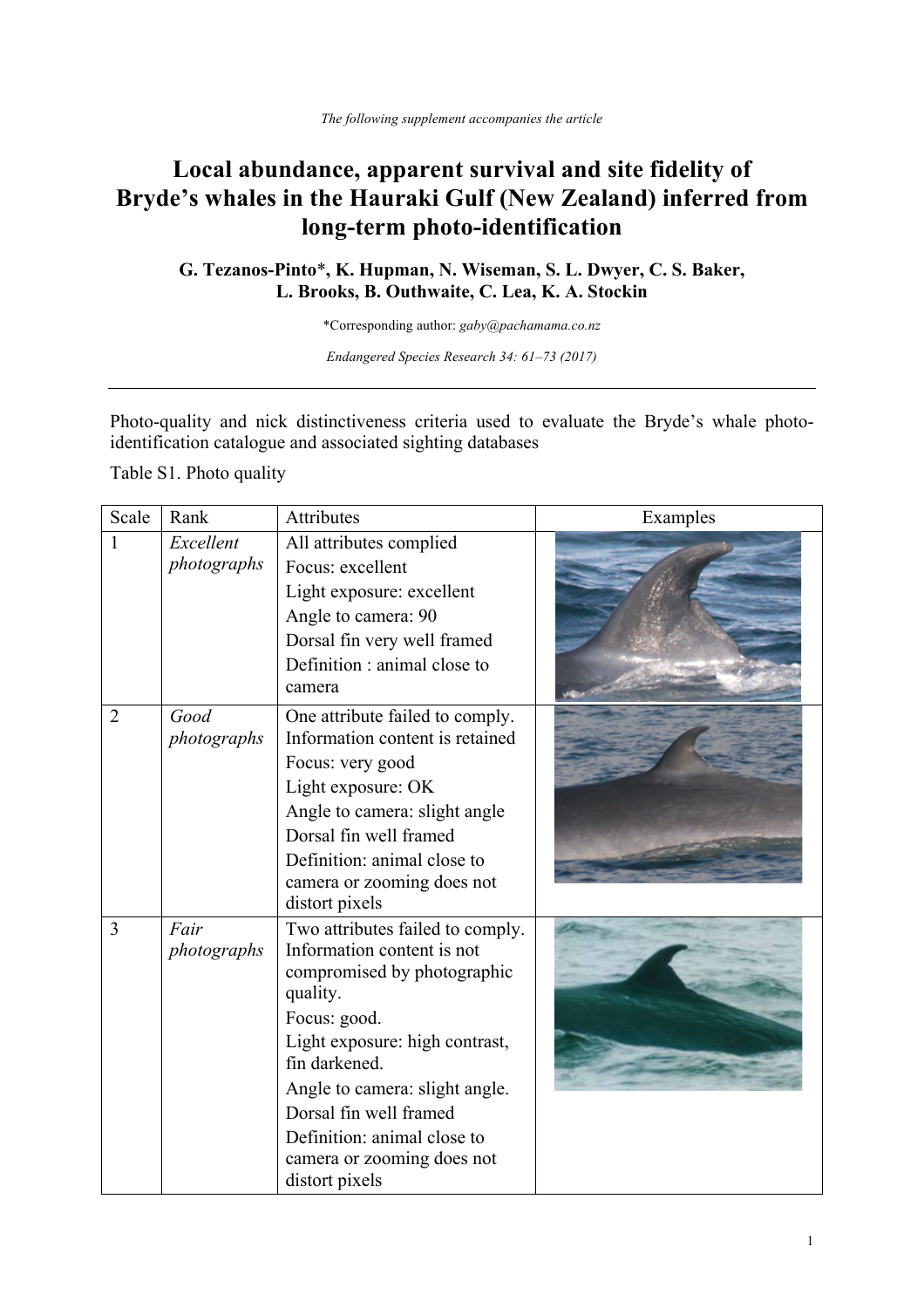| Scale          | Rank                                 | Attributes                                                                                                                                                                                                                                                                                                                                                                                              | Examples |
|----------------|--------------------------------------|---------------------------------------------------------------------------------------------------------------------------------------------------------------------------------------------------------------------------------------------------------------------------------------------------------------------------------------------------------------------------------------------------------|----------|
| $\overline{4}$ | Average<br>to<br>poor<br>photographs | Three or more attributes failed<br>to comply (brightness and<br>contrast, focus, angle and/or<br>size), or one (or more) attribute<br>was significantly affecting nick<br>visualization. Information<br>content is compromised by poor<br>photographic quality. Focus:<br>average. Light exposure: high<br>contrast. Angle to camera: fin<br>on angle. Animal distant to<br>camera (pixilation evident) |          |
| 5              | Poor<br>photographs                  | All attributes failed to comply<br>(brightness and contrast, focus,<br>angle and/or size). Focus: Poor<br>or very poor. Light exposure:<br>too high contrast. Angle to<br>camera: considerable. Dorsal<br>fin incomplete and/or not well<br>framed, poor definition<br>(pixilation considerable)                                                                                                        |          |